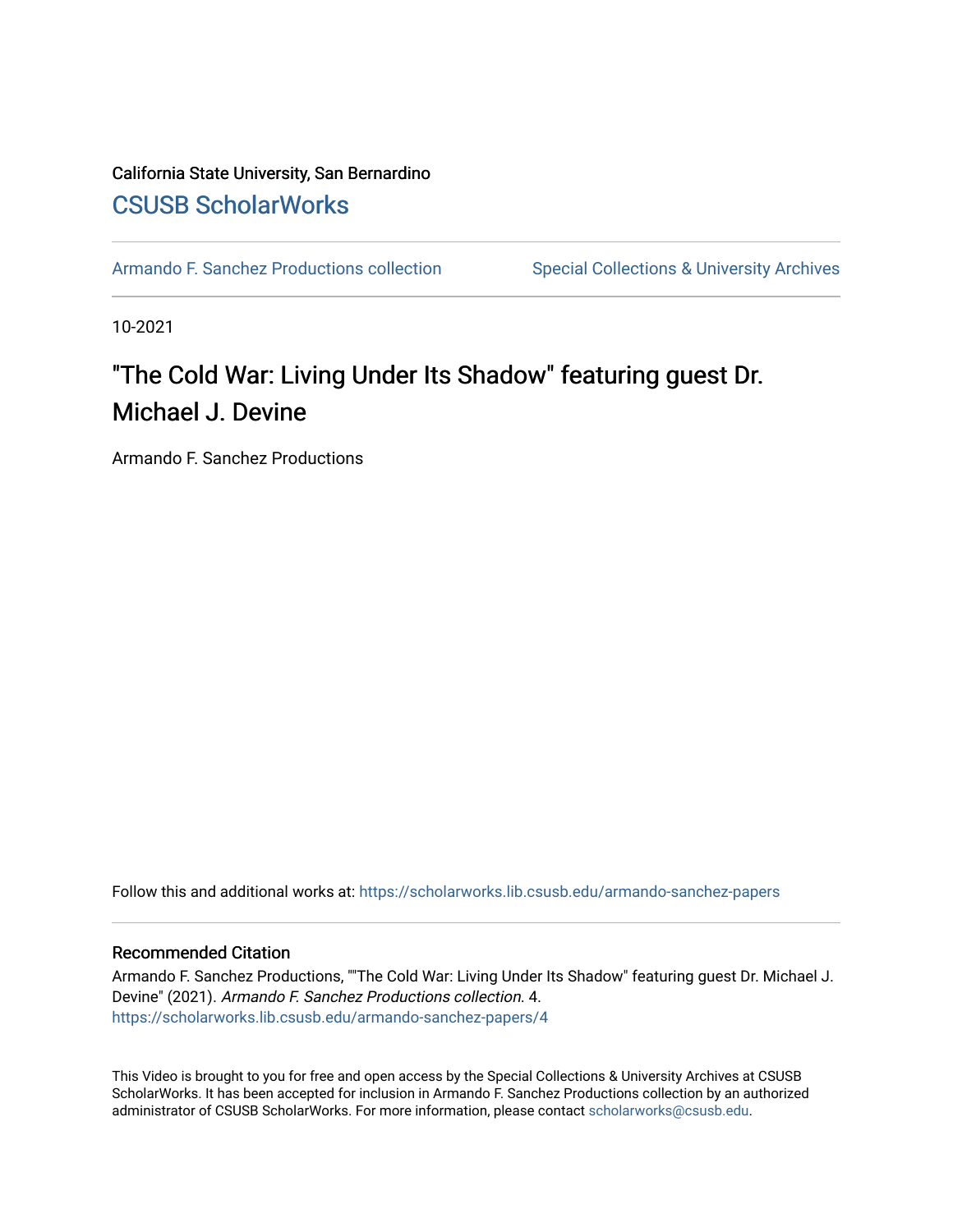Armando F Sanchez Production

## **The Cold War: Living Under Its Shadow**

Guest: Dr. Michael J. Devine

Interviewer: Armando F Sanchez

October 26, 2021

Copyright © 2022 by Armando F Sanchez

# **Dr. Michael J. Devine**

Video Production: https://youtu.be/ToJJNZMhHT8

*Dr. Michael J. Devine served as the Director the Harry S. Truman Library from 2001-2014. During his 40 year career in the administration of public history institutions, he held positions as Director of the American Heritage Center at the University of Wyoming, Illinois State Historian and Director of the Illinois State Historical Society, and Assistant Director of the Ohio Historical Society.*

*He received his Ph.D. in U.S. Diplomatic History from Ohio State University in 1974.*

*He has served as a Senior Fulbright Lecturer to Argentina (1983) and Korea (1995), and was the Haughton Freeman Professor of American History at the Johns Hopkins-Nanjing University Graduate Center in Nanjing, China (1998-1999).*

*In 2014 he was awarded the Robert Kelley Memorial Prize from the National Council on Public History for life-time achievement.*

**Armando F Sanchez:** On our program today we have Dr. Michael J. Devine. He's a guest on our "Cold War series Living Under Its Shadow" series.

Dr. Devine received his Ph.D. in US Diplomatic History. I didn't even know there was such a thing but he did it at Ohio State University in 1974. I guess you were watching the football teams when you were there.

**Dr. Michael J. Devine**: Not only that but I made a little extra money tutoring football players.

**Sanchez**: Dr. Devine served as a director of the Harry S.Truman Library from 2001 to 2014. During his 40-year career in the administration of public history institutions, he held positions as director of the American Heritage Center at the University of Wyoming Illinois State, historian, and director of the Illinois State Historical Society, and assistant director of the Ohio Historical Society. He has served as the senior Fulbright Lecturer to Argentina in 1983 and Korea in 1995 and was the Hampton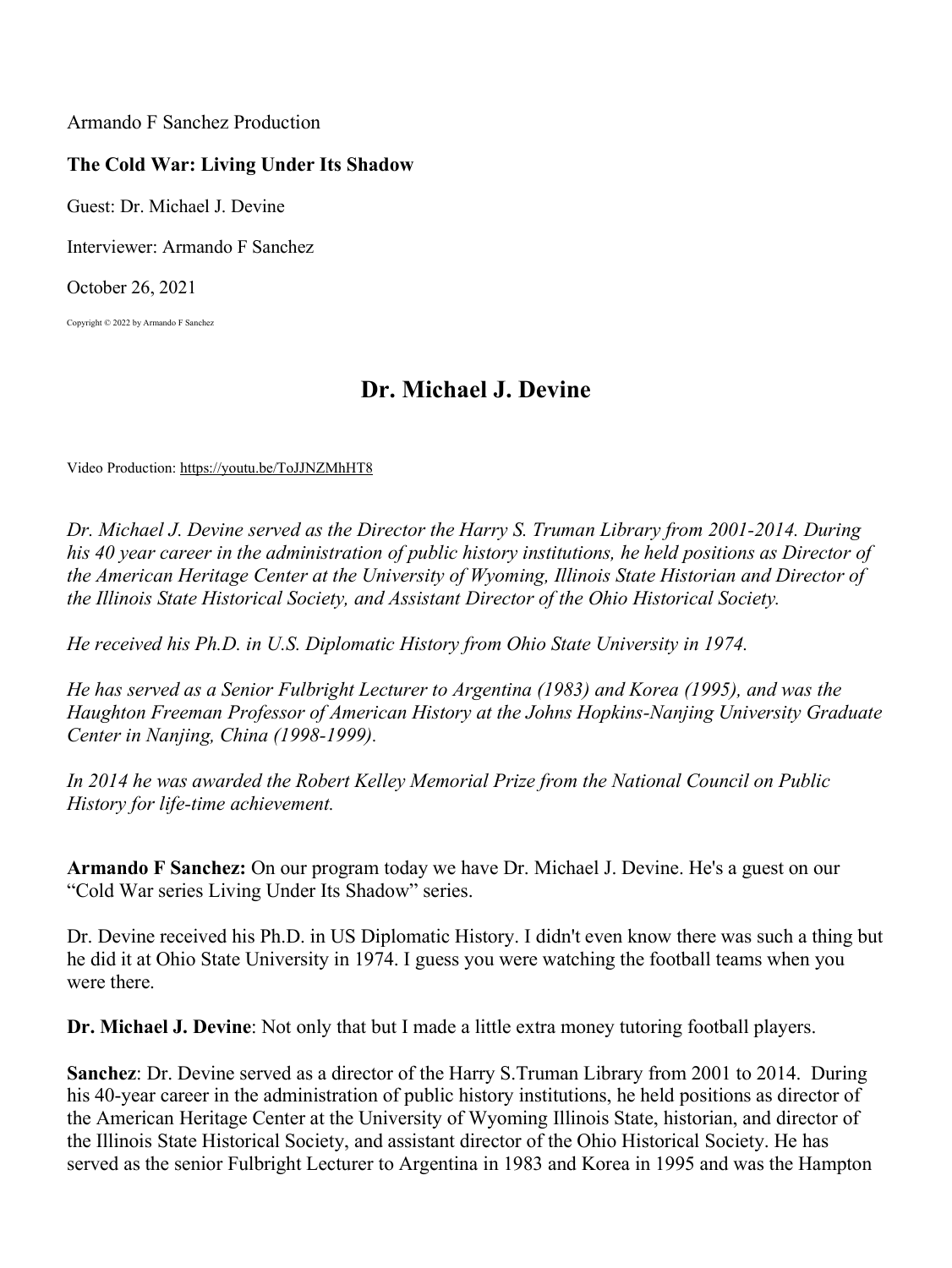Freeman Professor of American History at the John Hopkins Nanjing University Graduate Center in Nanjing, China 1998 to 1999 and in 2014. He was awarded the Robert Kelly Memorial Award from the National Council of Public History for lifetime achievement. What truly an honor and what great work you've done.

Thank you very much, Dr. Devine.

**Devine**: Well thanks. I'm delighted to be with you.

Harry S. Truman, U.S. president, what a story he had. As a background he served as a vice president for four months and all of a sudden you're the president now Mr. VP and from what I've read in history I don't know how popular history will call it for the moment is that he was not aware of the Manhattan Project I find that hard to believe but I've heard that story before and all of a sudden he has to decide whether to drop it on Japan or not and that starts up a position of post World War II that I believe we're still living in today it's not a history issue it's it just started there but it's still going into over us the effects of the Cold War post World War II NATO etc but those are issues you know far more about it than I do so thank you very much for being on the program?

### **Sanchez**: Where do we begin?

Devine: Okay, well we can begin where you suggest with Truman becoming president and holding his first cabinet meeting. As you suggest that Truman becoming president created a new era in American foreign relations to some extent. I think you could say the Cold War begins with Truman's decision to use the atomic weapons to end the war against Japan. The day after Roosevelt died and Truman had only been Vice President for 81 full days and during that time we'd only met on two occasions with President Roosevelt. They were not close at all. Roosevelt never briefed Truman on anything. Truman did not attend cabinet meetings. The two times he was with Roosevelt other people was present including the press so nothing of any substance was discussed. So at the first cabinet meeting, he had the day after he was quickly inaugurated, following Roosevelt's sudden death, Henry Stimson, the Secretary of War, was then about 80 years old and was a republican but had been brought in by Roosevelt to assure bipartisan support for the war effort. Stimson called Truman aside and said he wanted to meet with him as soon as possible and at that meeting, Stimson told Truman about the Manhattan Project and the development of the atomic bomb. Now Truman knew there was a secret weapons program going on and he knew it was huge because as a senator he had chaired a committee, a special committee, to try to eliminate graft, corruption, mismanagement, and misspending the among military contractors during the Second World War and his committee by all accounts was very effective in saving millions maybe at that time billions of dollars. So it was an important role he played in the United States Senate but he had been told by General Marshall, who was the Chief of Staff, essentially Army head of the United States Army, that there was a secret weapons program going on and that Truman should not investigate that just leave it alone. Truman respected Marshall. He did not look into the secret weapons program which was by some accounts the largest single budgetary item in the military budget at that time was a huge project with aspects of the Manhattan Project going on in Chicago, Berkeley in California, New Mexico, and Tennessee. I mean it was just an amazingly complex project even when Truman was briefed by Stimson. I doubt that he understood what the atomic bomb would do. I mean Truman was not a physicist. He was not a scientist. He had never attended college other than some night school after graduating from the local high school in Independence (Missouri) but he was a pretty savvy guy and he knew this was this bomb would be extremely powerful. But in fairness to Truman, even a lot of the scientists weren't convinced that the bomb would work or if it did how much damage it would do. They didn't know about the lingering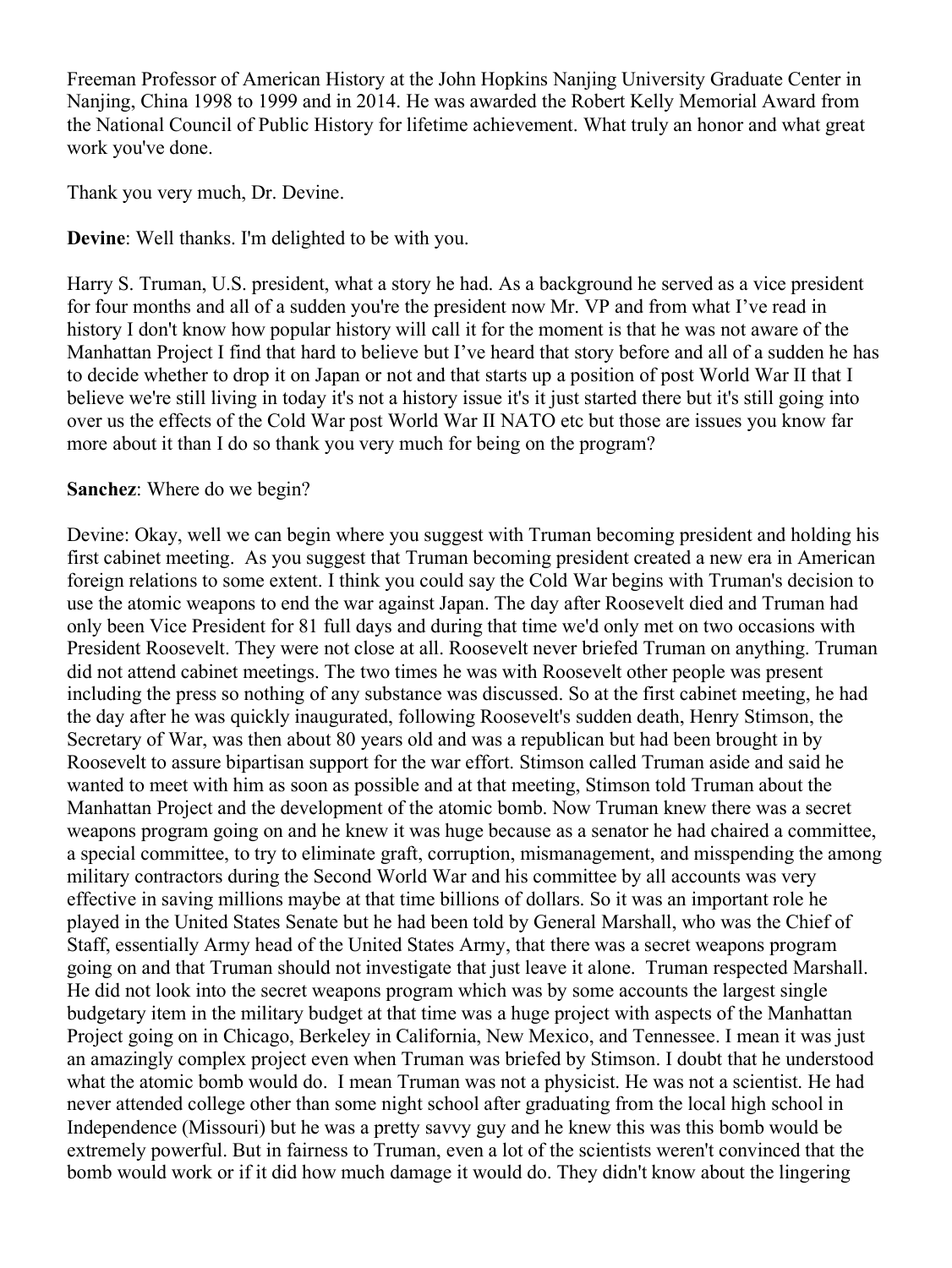effects of radiation and some wondered if the bomb might be so powerful it would blow up the entire world so there was a lot of uncertainty on everyone's part about the bomb from whether it would blow up the entire world or whether it would be a complete dud but it was suddenly on Truman's shoulders to decide if that weapon would be used and how it would be used to end the war. Truman's main goal as president, his birthday was May 8th which was VE Day (Victory in Europe Day 1945) in Europe so the European war had ended just a couple of weeks after Truman became president but there was still the war going on in Japan, against Japan, and it appeared that the war might go on against Japan for another couple of years that Japan still held areas in the Pacific, huge vast territories in China, all of Korea, Taiwan, and French Indochina was under their control so to invade the home islands and bring about the complete surrender of Japan seemed a long way off and given the Japanese use of suicide bombers, the kamikazes, the tremendous casualty in the thousands to tens of thousands that they had recently inflicted on the United States at Okinawa and Iwo Jima it looked like it was going to be a pretty grim task for at least another year to end that war. So Truman's main goal was to decide how best to end the war as quickly as possible with the fewest American casualties besides looking at the potential of using the atomic bomb. Truman was very anxious to get the Soviet Union involved in the war against Japan. The Soviet Union in Japan had been at odds but not at war throughout the Second World War the Soviet Union was preoccupied with defeating Germany and Japan of course had its issues on the mainland of China and against the United States. So when Truman met in Potsdam (Germany) in July with Stalin and Churchill, his primary goal there was to get Stalin's agreement to enter the war against Japan and Stalin agreed to do that. Truman felt this was a great diplomatic victory on his part to get that commitment from Stalin and believe that once the Soviet Union entered the war against Japan, it would be all over for the Japanese. Of course, we know from history the first bomb was dropped on August 6, 1945, on Hiroshima, and then three days later a bomb was dropped on Nagasaki. Now it is true that Truman authorized the use of the atomic bombs but he did not order their use in the sense of telling the military when to use the bomb and against which target. At the Truman Library, we had no document, no signed order, to use the bomb. What we do have or what we still have at the Truman Library is a telegram that Truman received while he was at Potsdam saying that the test in New Mexico, at the Trinity Test Site (Alamogordo, NM) had been successful. Truman wrote on the back of that printed telegram that in response to the telegram he gave the number of it in response to yours of whatever use when ready or deploy when ready but not before August 2nd and the reason was Truman wanted to be away from Potsdam and on the Atlantic or back in Washington when the bomb was dropped not in Potsdam, Germany with Joseph Stalin. Now Truman did tell Stalin not about the atomic bomb in any detail but he told him that the United States had developed a new weapon that would be used against Japan and may bring the war to an early conclusion even as the Soviet Union entered the war.

**Sanchez**: My research was that Stalin already knew about all this.

**Devine**: He did, he may have known more about it than Truman did he had spies all over the place so he probably knew earlier and in more detail or certainly as much detail as Truman did about the bomb. Truman even writes to his wife best that Truman said that Stalin didn't seem very moved by this or concerned he just said oh well I hope you'll use it to good effect. But yeah Stalin knew all about it. **Sanchez**: Was president Truman's view of Stalin and president and sort of what he saw Stalin if he had a vision after the war?

**Devine**: Well again we go by Truman's letters to his wife Bess that he wrote from Potsdam (Germany) I mean they're great letters they deal with all kinds of stuff not only his meeting with Churchill and Stalin but his difficulty in finding a bottle of CHANEL No. Five perfume the best that's that told him to pick up while he was in Europe I guess that was hard to find but Stalin the Truman believed that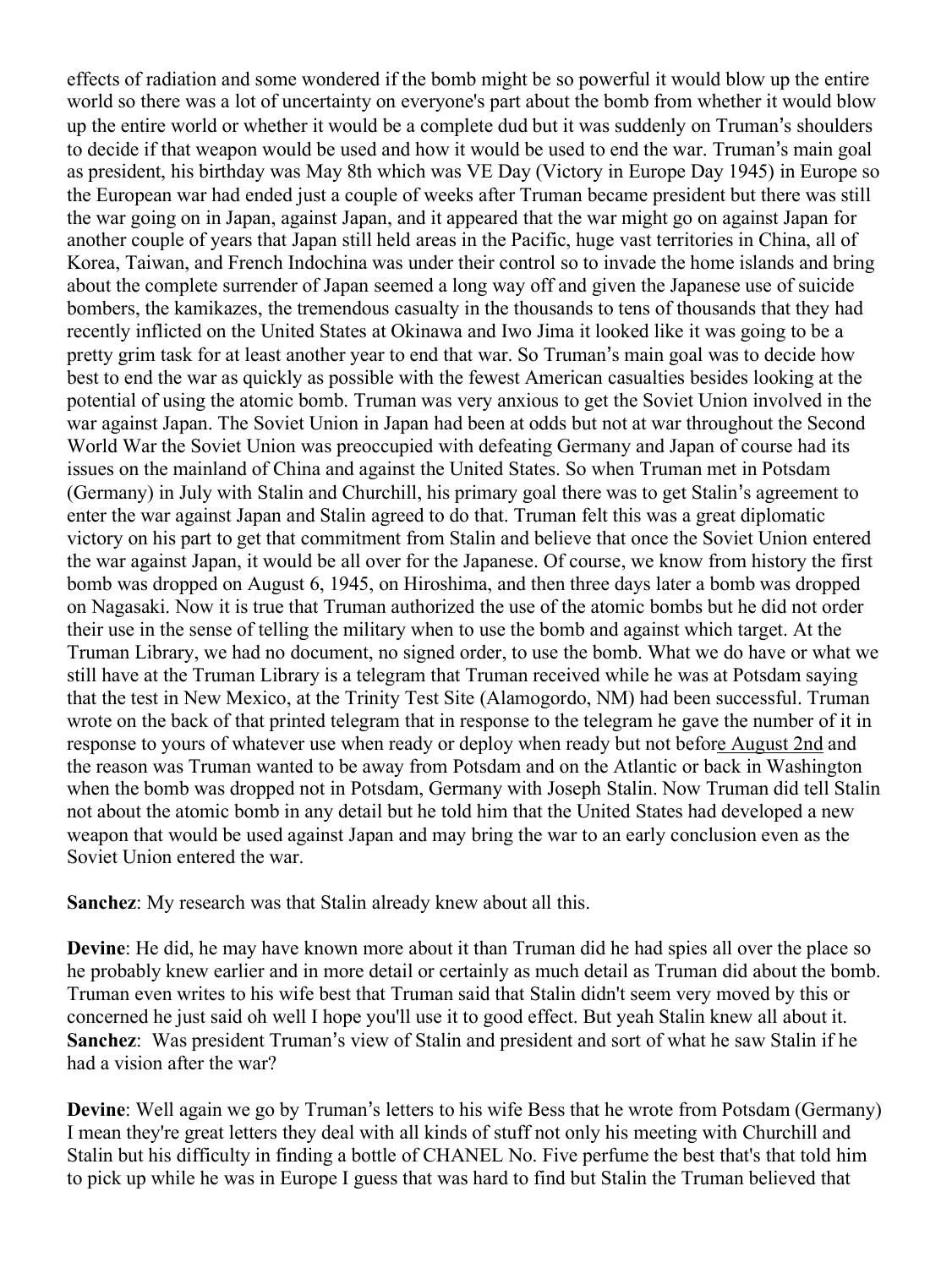Stalin was he writes that he was tough a tough negotiator but honest. I think he used the word honest to mean you know he tells you what he wants right up front he doesn't beat around the bush direct kind of guy, but Truman felt he

could work with Stalin and deal with Stalin. That trust and that optimism began to break down pretty rapidly as the war ended. The Soviets did follow through on their commitment to enter the war against Japan but they did it a week earlier than they had suggested they would, in fact, the day after the nuclear devices were used they declared war on Japan. The second nuclear bomb on Nagasaki was on August 9th. Appears to have been something of a surprise to Truman. Truman told them he knew three bombs had been developed they were different in design and again it wasn't really clear if they would work Truman didn't cite any particular date or target he left that to the military and I think was a little bit surprised when the second bomb was used on August 9th.

**Sanchez**: The plutonium one was used in the second term. Why was he surprised? I don't get it. Well, he knew that like did he want to know or did he not want to know.

**Devine**: Well, I think Truman felt that the military in the Pacific would use the bomb and then would wait a while to see what kind of reaction came from the Japanese government and to what kind of damage had been inflicted because on the 10th of August. Truman had another cabinet meeting where he tells his cabinet members there will be no more use of the atomic bomb without my authorization in writing. That this is a this is not a regular weapon. Truman was saying it was already getting reports about the tremendous devastating state of Hiroshima and the civilian casualties. I think Truman believed somehow that Hiroshima was a military target and that somehow this weapon would be used to destroy military targets and in these cases, there's always some collateral damage. Well, the way the atomic bomb is used it is dropped on a civilian target downtown the military installations become the collateral damage so Truman began to get these reports and I think he was he was shocked about the number of civilian casualties and was shocked to a lesser extent or at least surprised that the second bomb was being used just three days later. So in knowing there was a third bomb in route he put a stop to it you know we're not going to use it anymore. It won't be the military's decision, it'll be my decision and that's the way it's been in the United States ever since that only the president can authorize the use of the atomic weapons.

**Sanchez**: You know, **I'll** share that my wife and I have been very honored to be in both of those cities (in Japan) within the last five years. So to walk down the streets of both those cities and be at the zero point, especially in Nagasaki, it is a moving experience and it's still there. The aura of the horrors of war is still very present.

**Devine**: So yeah well and you know the certainly was a horrific event both of the bombings were just terrible and devastating and you know people are still to this day suffering from what took place then. However, the use of atomic weapons did bring the war to a rapid conclusion but probably not the way Truman thought it would. I think current scholarship looks at the way the Japanese surrendered and the messages that went back and forth between the United States and Japan over a period of several days after the second atomic bomb was used and remember we didn't have diplomatic relations with Japan so these things these messages are going through Switzerland and you're crossing international datelines. I mean you don't know Truman could not have a Zoom meeting with the Japanese.

**Sanchez**: There was no red (phone line) at the time right?

**Devine**: Yeah and so they're trying to finesse this issue of what would be the role of the emperor. Would the emperor be tried as a war criminal? Henry L. Stimson, the U.S, Secretary of War, who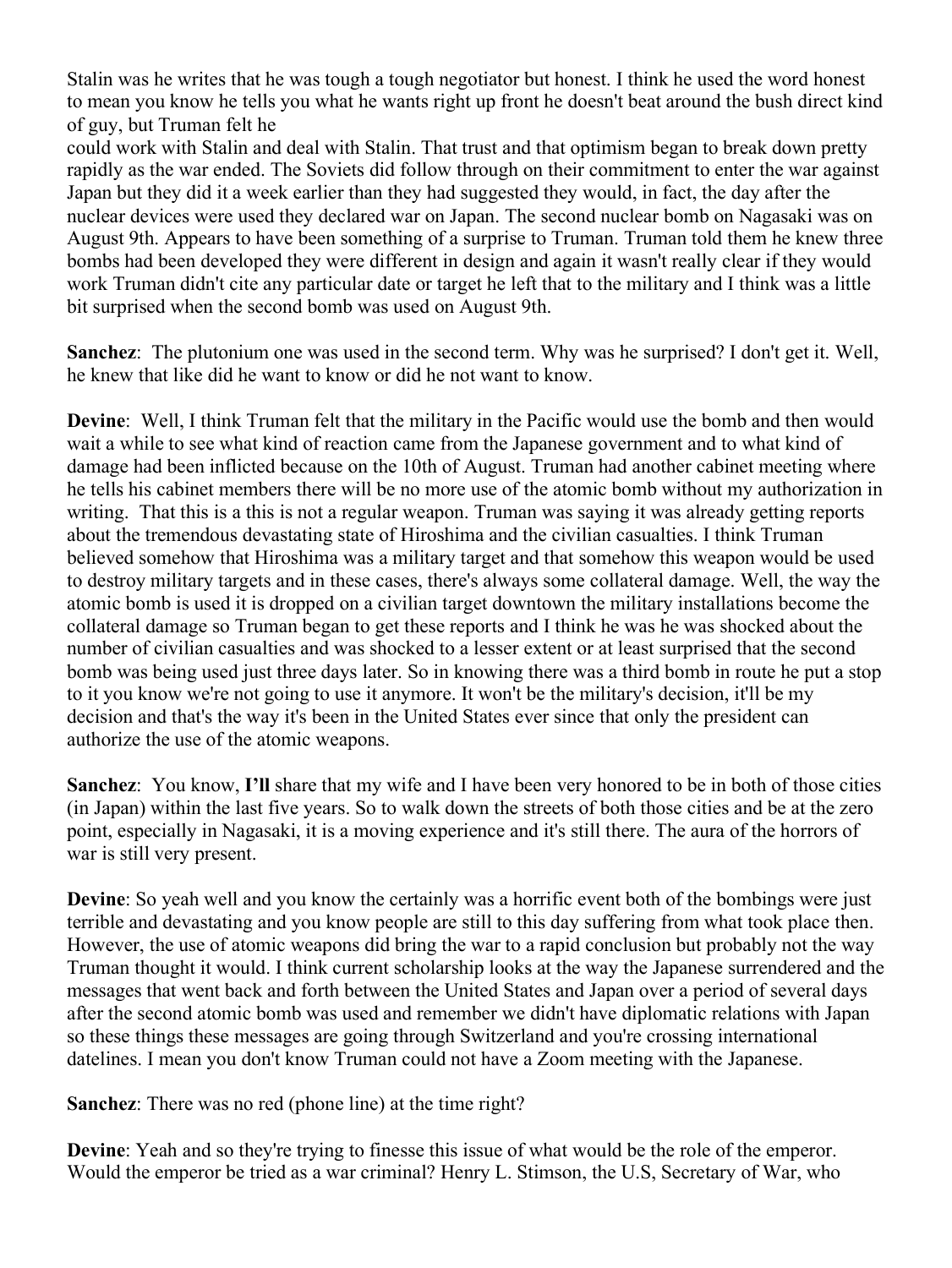knew quite a bit about Japan said well we need the emperor as much as the Japanese need their emperor because he'll bring about a peaceful society and it will be easier for us to occupy Japan if the emperor is not tried as a war criminal if he's there as a form of a constitutional monarch but the use of the atomic bomb gave the Japanese government officials a chance to surrender with some degree of dignity. This was very important to them. When you look at the surrender documents and the way the things went back and forth, the Japanese were saying, well, we will end hostilities they didn't remember exactly to use the word surrender but because the United States has used this inhumane weapon so suddenly the rules of war have changed and of course, the Japanese didn't mention Pearl Harbor or the "Rape of Nanking" or any of these things that were going on but kind of putting this on the United States of how the United States now our opponents are using this terrible inhumane weapon so we have so for the good of humanity we are going to end hostilities and you know terminate our you know bring our troops back and that sort of thing.

**Sanchez**: Funny in a strange way, actually the end of World War II did not cause the Cold War as far as I know. The Cold War sort of evolved and then became official in one of the speeches by Truman from what I read. Could you elaborate on what happened that brought on the Cold War that in many ways people say now we're in Cold War II?

**Devine**: Well, I think what brings the Cold War on is two fundamentally different views of how the post-Cold War world should look. I think Stalin believed that once the war ended, communism and the communist philosophy, would advance not only throughout Eastern Europe but all of Europe, much of Asia, and even the United States. Stalin seemed to believe that the United States society would become unstable following the war that the Great Depression would return there was some concern among leaders in the United States, including Truman, that this might happen. With 13-million men and women suddenly leaving the military and returning to civilian life how would the country absorb that kind of a workforce? Would there be long lines of unemployment? Certainly, there was immediate inflation and price increases and this sort of thing. So there was some disruption but things soon leveled out and in fact because of government spending in my view at least the government spending on the G.I. Bill (Servicemen's Readjustment Act of 1944) and then later by the mid-1950 the huge investment in the military this was an economic stimulant that fueled the post-war recovery in the United States or decades and still does to some extent. Stalin had this vision that the Soviet Union would advance. The United States had another vision that there would be democratic governments as a result of the liberation that would be brought about because of the defeat of Germany and Japan that there would be free democratic societies in Eastern Europe, particularly Poland. I mean, the World War in Europe began because of the German and Soviet invasion of Poland. But when it was clear that wasn't going to come about that the Soviets were going to dominate the government of Poland with their communist regime the same was going to be true in the Balkans and Hungary and even in the Czech Republic. This caused great consternation in Washington. Meanwhile, the defeat of the Japanese didn't bring about the liberation of former European colonies in Asia. The French wanted back into Indochina which included not only north and south Vietnam but Cambodia and Laos as well. The Dutch and the British wanted their colonies back and this wasn't what the United States wanted but the United States felt it had no choice but to go along because these are European allies, particularly the British, but to a lesser extent, the French claimed they needed these counties to bring about their economic recovery and the recovery of Western Europe. So suddenly the United States found itself involved in confronting communist-backed regimes in Europe and communist-backed insurrections in Asia. The most significant being the Soviet support for Mao Zedong and his communist in China. This flareup of the civil war in China just as soon as the Japanese forces withdrew and of course, an additional trouble spot was the Korean peninsula where it had been agreed at Potsdam that the Korean peninsula would be temporarily divided along the 38th parallel with the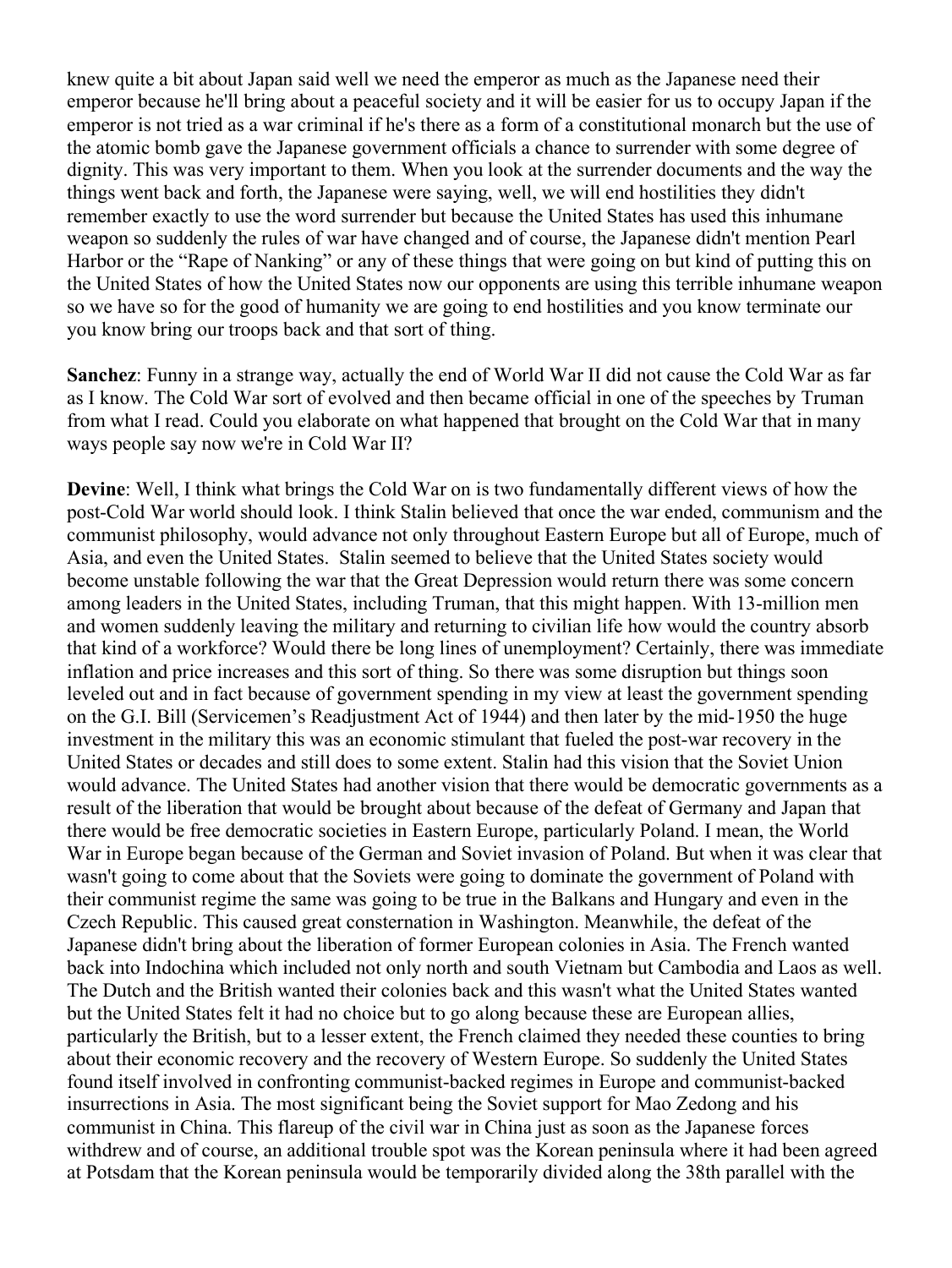Soviets taking the surrender of Japanese forces north to 38th parallel the Americans south of 38th parallel that this would keep and meant to be a very temporary demarcation line only to avoid confusion or overlapping or even unintended conflicts between the Soviet soldiers and the American soldiers on the Korean Peninsula. Well, of course, this soon became a permanent dividing line and it was clear within a year or two of the end of the Korean War or end of the Second World War, the Soviets intended to stay in North Korea and build a communist regime under Kim II-sung who was like some of their leaders that they installed in Eastern European countries. **Sanchez**: Can I ask what made Korea such a strategic place location being that he had you know the other countries as well in the area? What made Korea so special?

**Devine**: Well, Korea has always been a strategic location because it's the closest landmass to Japan. I mean, it's the closest Asian landmass to the Japanese home islands so it's always been kind of a stopping off point for invasions of Japan or Japanese invasions of Asia that they have to go through Korea at least they did until the invention of the airplane and missiles and so forth South Korea has traditionally been a nation that's been caught in the middle. It's sometimes Koreans refer to themselves, as you know, the small fish surrounded by whales. Russia or the Soviet Union for a time China and Japan but at the time Korea was divided at the Potsdam negotiations, in fact, none of the major power none of the leaders of major powers Truman, Stalin Churchill then Churchill was replaced by Clement Attlee during the meetings in Potsdam. None of them paid much attention to Korea quite frankly. It had been a Japanese colony for 35 years there was a very active Korean community in the United States led by people like Syngman Rhee or Lee Seungman, his Korean name, advocating for independence for Korea they've been decided early on during the Second World War going back to the Cairo conference that at the end of the war Korea would be granted independence but not much thought had been given to just how this independence would come about and while there were and there were various factions that had different ideas about how it should come about ranging from Syngman Rhee who returns to Korea immediately upon war's end wants to build a democratic society based on western ideas of democracy and Christianity. Syngman Rhee was a Protestant minister as well as a political advocate um and then the other extreme was the Soviet model and its chief principal leader was Kim lI-sung a young man who had served in the Soviet military and spoke Russian as well as he spoke Korean and came in with the Russian or the Soviet military to establish his regime in the north. South Korea became something of a hot spot in the Cold War kind of by accident without really much thought to its historic strategic importance and not much thought was given to this temporary dividing line that soon became a permanent marker.

**Sanchez**: Well I can see where the attention of the United States and your European powers were focusing on rebuilding Europe it was in disarray themselves and especially how to divide Germany et cetera so I don't think Korea was really on the radar other than maybe an item 28 down at the bottom of the list of concerns but it was on that list one of the sorts of the thing of moving ahead a little bit is why did Truman create the CIA and the NSA because, on the one hand, Truman seems to be a very positive outlook person you know creating a NATO and Marshall Plan trying to figure out how to help society you know getting people away from a sense of isolationism and becoming more views of sharing the world's perspective and needs. But at the same time way in the backroom in secret, he creates this law to create these two agencies which never went through Congress and then heavy amounts of money were budgeted for these two agencies. What was this thinking of creating these two agencies (CIA and NSA)?

**Devine**: Well, you're right that Truman was just an idealist and we can see his idealism in the creation of the United Nations. I mean it wasn't necessarily Truman's idea to have the United Nations but he felt very strongly that there should be some international body that would help bring about conflict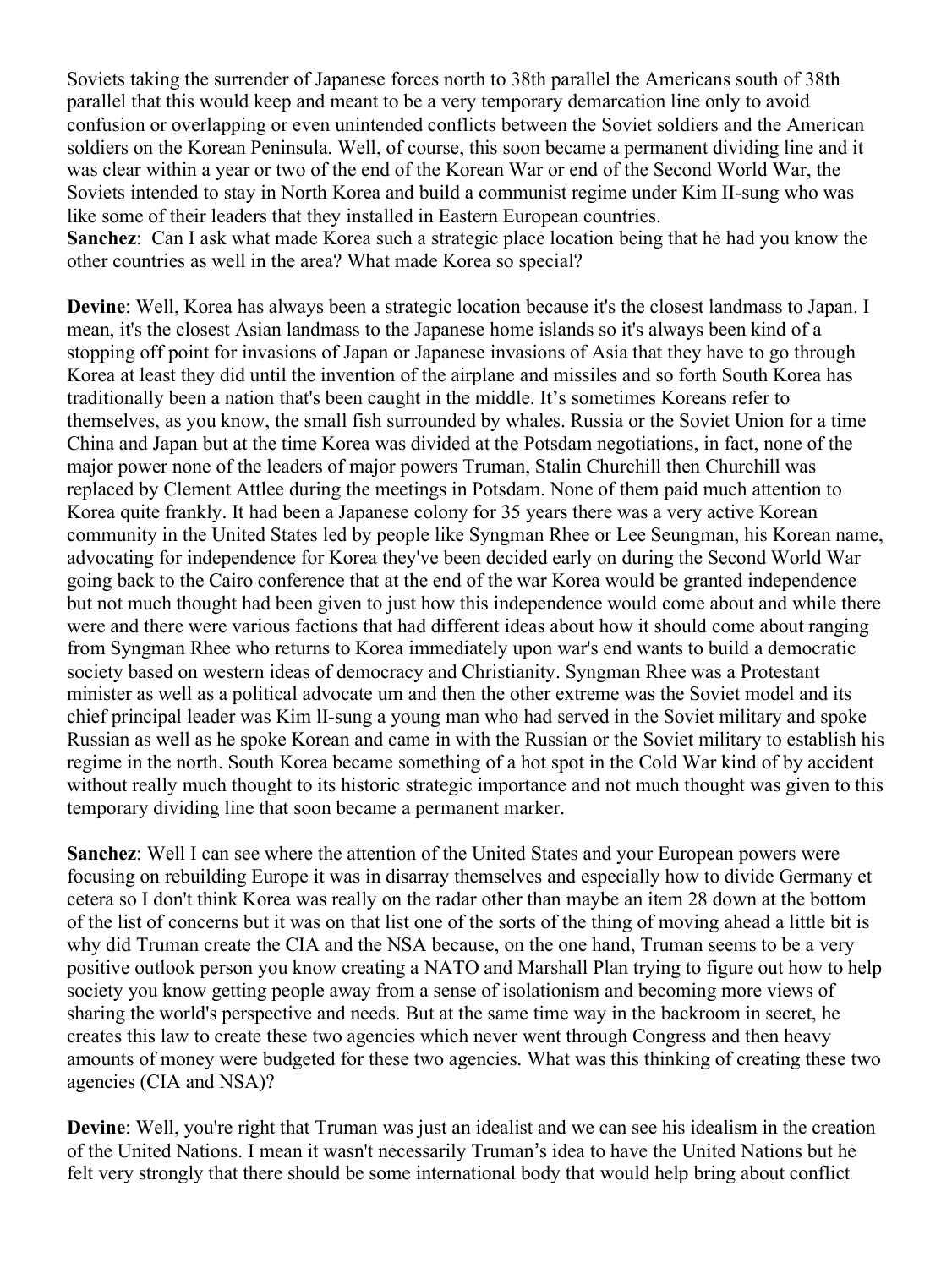resolution and the conflicts in the future should be decided through some kind of negotiations through international law. Truman was a great admirer of a former democratic press soldier he'd been an artillery captain in World War I and saw the devastation in Europe of that war believed future wars needed to be avoided at all cost uh was very disappointed as a citizen that the United States didn't enter the League of Nations and that the League of Nations was weakened because of the United States absence and because the League of Nations did not act early on to confront Mussolini's invasion of Ethiopia and some of their advances made in Europe. In that sense, he's very much an idealist. He's also a very pragmatic guy. I mean his political life began in his late 30s early 40s as a county commissioner in Kansas City, Missouri Kansas Jackson County was the county and he was very much aligned with the democratic political machine in Kansas City which is a very corrupt machine (politically speaking). It was led by a gentleman named Tom Pendergast and because of you know working in the day-to-day county administration. Truman realized that sometimes idealistic notions had to conform with political realities on the ground. So Truman could make compromises and could make deals while still maintaining what he felt was his integrity. As the Cold War developed as the tensions between the United States and western allies and the Soviet Union worsened from late 1945 to 1946 and Truman was persuaded that the United States needed a better intelligence gathering apparatus along with the dismantling of the armed forces Almost immediately after the end of the Second World War, with the surrender of Japan, and to some extent even before that, my mother sent Harry Truman a letter in 1945 arguing that soldiers in Europe, which included my father, he had left for the Normandy invasion several months before I was born and had survived the Normandy invasion and the Battle of the Bulge and was now being told it was he and his fellow soldiers should get prepared to go to East Asia for the invasion of Japan. My mother, I have never seen this letter and we looked around in the Truman Library when I was director there to see if that might still be there but they didn't keep all the correspondence that came in but at any rate, she told me that "this is not fair that these guys who fought in Europe, they won so it should be other soldiers who go to the fire". So there was, you know, and even people in who the soldiers who had been in the Far East they were anxious to come home. They weren't anxious to go and invade the Japanese so much tremendous pressure to dismantle the military to bring soldiers home and as soon as the war was over this is a great relief along with this dismantling of the military Truman saw no further need for the Office of Strategic Services (OSS) which was the forerunner of the CIA and the NSA and other intelligencegathering organizations. But as things got worse he was convinced that by 1949 to reestablish the Central Intelligence Agency and of its one of the agency's first failures was failing to warn the administration that the North Koreans were about to attack South Korea. They were looking elsewhere in Europe the middle east uh Iran seemed like a possibility there was concern about the Chinese under Mao Zedong invading Taiwan or Formosa as it was called in popularly. The French and Indochina were having trouble, so there were trouble spots all over the world including the DMZ (demilitarized zone) but the CIA failed to pick up and adequately warn Truman and others in the administration of the extent of the build-up of the North Korean military with Soviet tanks and airplanes.

**Sanchez**: Yes the whole idea is that the whole atmosphere was unknown. It was sort of in question what happened it was the it's almost like the U.S. ended up being surprised. Devine: Yes, I think there's no doubt that the United States was surprised but it was a complex situation on the Korean peninsula the United States knew that the North Korean military was supported by the Soviet Union and that Kim Il-sung had Soviet military advisors and equipment at the same time. Syngman Rhee or Lee Seungman, the leader of South Korea, was talking about attacking the North and he was asking for not only more economic aid from the United States but more military aid including heavy tanks and airplanes, modern aircraft, and Truman's administration was reluctant to give these things to him in part because they were concerned about budgetary issues. Truman was a balanced budget guy and the military had a large budget even before the Korean war but there was a